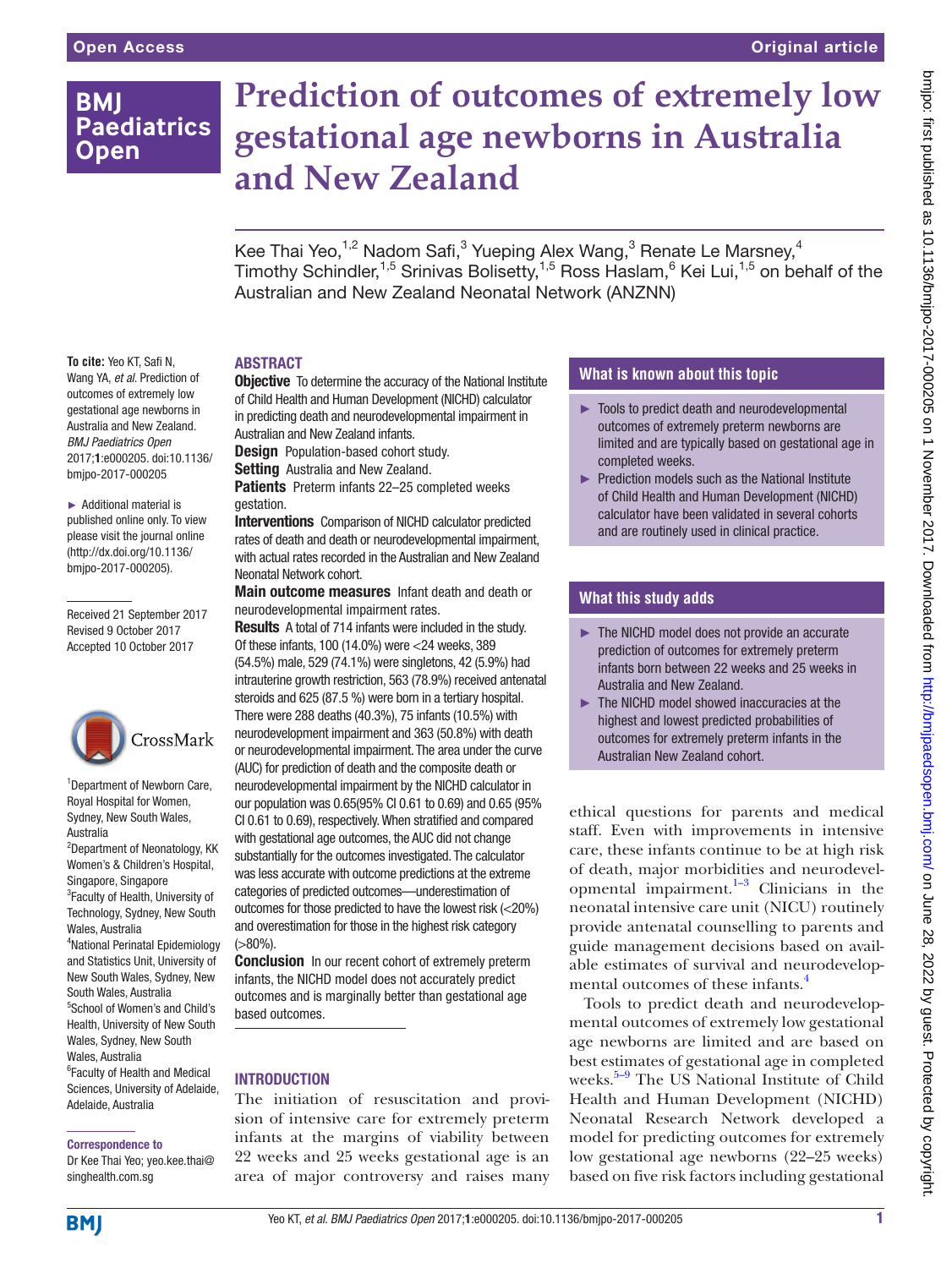age in completed weeks, gender, estimated birth weight, prenatal steroids and plurality.<sup>[6](#page-7-2)</sup> This study demonstrated that each of these factors had an impact on survival and neurodevelopmental outcome similar to that of a single week of gestational age. This prediction model has since been validated by several other groups and is routinely used in clinical practice with the creation of an internet-based calculator that estimates survival and survival without neurodevelopmental impairment [\(https://](https://www.nichd.nih.gov/about/org/der/branches/ppb/programs/epbo/pages/epbo_case.aspx) [www.nichd.nih.gov/about/org/der/branches/ppb/](https://www.nichd.nih.gov/about/org/der/branches/ppb/programs/epbo/pages/epbo_case.aspx) [programs/epbo/pages/epbo\\_case.aspx](https://www.nichd.nih.gov/about/org/der/branches/ppb/programs/epbo/pages/epbo_case.aspx))[.10 11](#page-7-3)

The generalisability of the NICHD model to non-academic and non-US setting deserves further study as it is based on data collected from inborns at 19 US tertiary academic institutions. $10^{-11}$  Survival rates and outcomes based on single and selected clusters of NICUs may be biased by local patient variations and heterogeneous medical practices. The objective of our study was to determine if the NICHD calculator published in 2009 is valid in predicting death and neurodevelopmental impairment for a contemporary population cohort of extremely low gestational age newborns admitted for neonatal intensive care during 2009 to 2010 in Australia and New Zealand.

### **METHODS**

#### Study population

The data for this study were obtained from the Australian and New Zealand Neonatal Network (ANZNN) database that began in January 1995. All ANZNN registrants born between 2009 and 2010, 22–25 weeks gestation and admitted to one of the 29 tertiary NICUs in Australia and New Zealand were included in this study. The Network monitors the care of high-risk newborns by pooling data for all infants admitted to tertiary level NICUs during the neonatal period  $(\leq 28 \text{ days})$  for any of the following indications: gestational age of <32 completed weeks, birth weight of <1500 grams, need for assisted ventilation (mechanical ventilator or continuous positive airway pressure device (CPAP)) for ≥4consecutive hours, received major surgery or received therapeutic hypothermia. The care of extremely preterm infants has been regionalised since the early 1990s, where the ANZNN contains 99% of all live births <29 weeks in both countries. Neonatal, maternal and perinatal data are collected from each NICU and compiled into a central ANZNN database located at the University of New South Wales, Australia. Each NICU has an audit officer who collects and checks the data before submission into the central database. The accuracy of the data collection is validated by random data crosschecking by the ANZNN coordinator.

## Outcome definitions

Variables were defined according to the ANZNN data dictionary ([https://anznn.net/dataresources/datadic](https://anznn.net/dataresources/datadictionaries)[tionaries\)](https://anznn.net/dataresources/datadictionaries). Gestational age is defined as the best obstetric estimate of completed weeks based on obstetric history, clinical examination and prenatal ultrasound. Infants

were considered outborn if they were born outside of a hospital with a tertiary level NICU. Major morbidity was defined as the presence of any of the following: bronchopulmonary dysplasia,<sup>12</sup> grade 3 or grade 4 intraventricular haemorrhage,[13](#page-7-5) periventricular leucomalacia, medically or surgically treated necrotising enterocolitis or grade 3 or grade 4 retinopathy of prematurity.<sup>[14](#page-7-6)</sup> The composite outcome of death and/or major morbidity included infants who died or had at least one of the major morbidities.

Survival and neurodevelopmental outcomes were assessed at 2–3 years corrected age as per the ANZNN study protocol. The presence of neurodevelopmental impairment was defined as blindness, deafness requiring amplification, cerebral palsy with severity graded by Gross Motor Function Classification System (GMFCS) levels 2 to 5, or moderate to severe developmental delay. Moderate to severe developmental delay was determined by a score of >2SD below the mean on either the cognitive, language or motor scale of the Bayley Scales of Infant Development-Third Edition (BSID-III) or Griffith Mental Developmental Scales; or by individual review by the ANZNN follow-up subcommittee of developmental outcomes from other formal developmental assessments or clinical assessments of development by a clinician.

The NICHD risk prediction for the outcomes investigated for each infant was generated based on the logistic mixed model equation provided by the authors. $6$  The outcomes predicted by the calculator were compared with the actual outcomes for each patient in our study cohort. The following outcomes were compared: death, death or neurodevelopmental impairment.

#### Statistical analysis

Receiver operative characteristics (ROC) curves for death and the composite outcome of death or neurodevelopmental impairment were constructed to assess the accuracy of the NICHD calculator for predicting these outcomes in the ANZNN study population. Calculation of the area under the curve (AUC) and its 95% CI were used to compare the performance of the NICHD calculator. The predicted rates of death and the composite outcome from the NICHD calculator were compared with the actual rates in the ANZNN study population. Separate ROC curves were generated for the different gestational age in weeks to compare the prediction of the calculator with gestational age outcomes, which are typically used for outcome prediction of extremely preterm infants. Statistical analyses were performed by using IBM SPSS Statistics V.22.0. (IBM Corp, Armonk, New York, USA)

#### **RESULTS**

Of the 957 ANZNN registrants who were born at 22–25 weeks gestation and at ≥401 grams and <1000 grams, 714 were eligible for inclusion in the study cohort. The overall follow-up rate for neurodevelopmental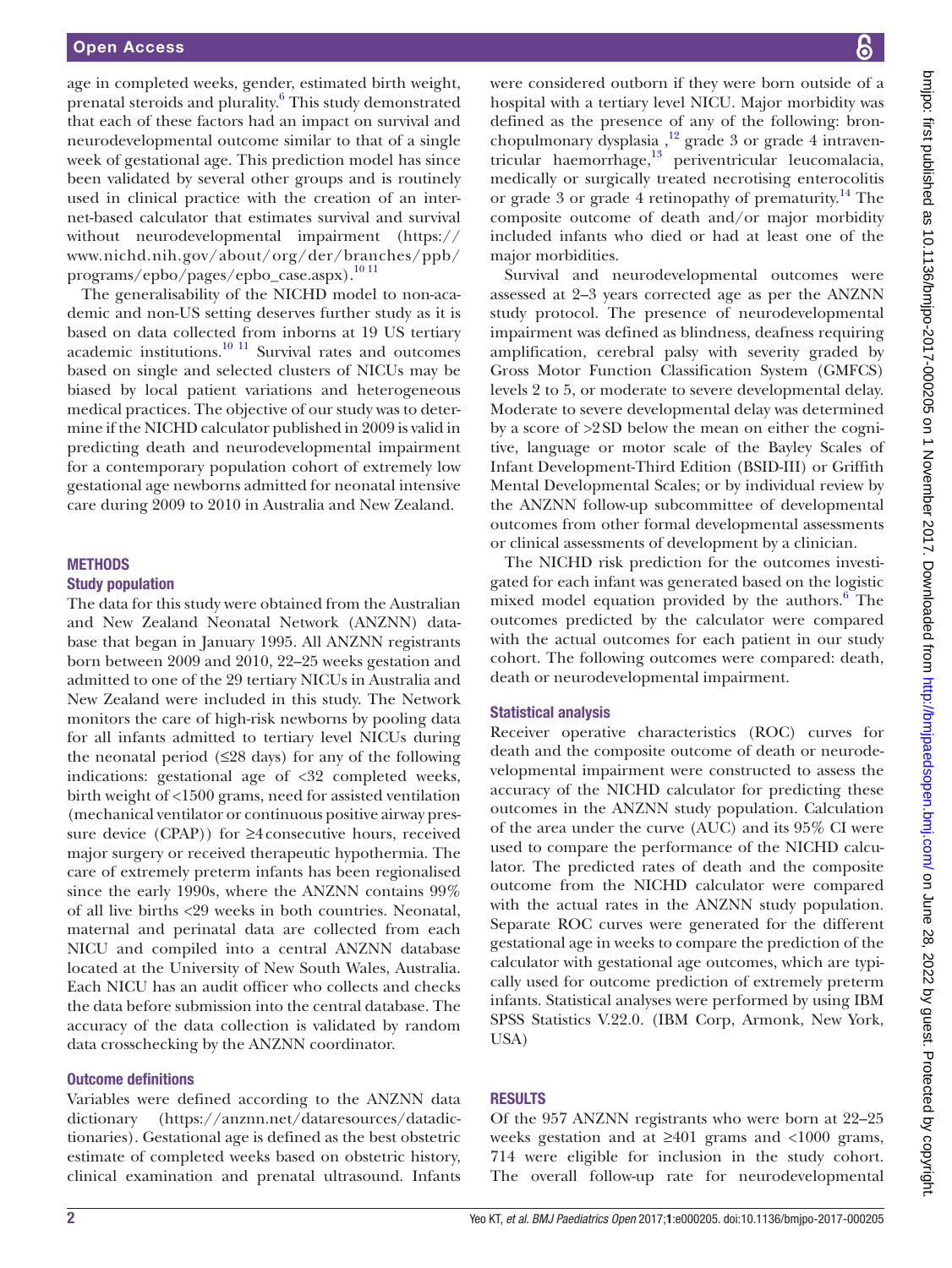

Figure 1 Flow diagram of study participants.

assessment was 78%. Exclusions were made according to [figure](#page-2-0) 1. The baseline clinical characteristics and outcomes are described in [table](#page-3-0) 1. A total of 100 infants (14.0%) were born at less than 24 weeks. More than a third (36.0%) of the infants were born of mothers who were either ≥35 years or <20 years of age. A total of 590 (82.6%) mothers presented in preterm labour, 240 (33.6%) with antepartum haemorrhage and 52 (7.3%) with hypertension in pregnancy. The distribution of the infants by gestational age:  $22$  weeks—10  $(1.4\%)$ ,  $23$ weeks—90 (12.6%), 24 weeks—268 (37.5%), 25 weeks— 346 (48.5%). Of the infants, 529 (74.1%) were singleton births, 42 (5.9%) had intrauterine growth restriction and 625 (87.5 %) were born in a tertiary care hospital. Vaginal delivery accounted for 57.1% of all births with the proportions decreasing from 22 weeks to 25 weeks gestation. Antenatal steroids were given to 78.9% of all infants prior to delivery and 84.7% were intubated at delivery.

A total of 458 infants (64.1%) were noted to have at least one of the major neonatal morbidities and 75 (10.5%) were noted to have neurodevelopmental impairment at 2–3 years corrected age. The overall number of deaths in this cohort was 288 (40.3%), of which 278 (38.9%) occurred prior to discharge. The composite outcome of death and/or any major morbidity was noted in 578 (81.0%) infants and death or neurodevelopmental impairment in 363 (50.8%) infants.

The precision of NICHD calculator was low for prediction of death in our cohort, with an overall AUC of  $0.65$   $(0.61-0.69)$  ([figure](#page-4-0) 2). The accuracy of the calculator for predicting death did not change substantially when stratifying by inborn or outborn status, (AUC

<span id="page-2-0"></span>0.65 (0.60–0.70) compared with 0.65 (0.53–0.77), respectively) ([supplemental figures 1](https://dx.doi.org/10.1136/bmjpo-2017-000205) and 2). When stratified by gestational age and compared with the outcome of death, the AUC ranged from 0.56 to 0.61 ([figure](#page-4-0) 2). For the composite outcome of death or neurodevelopmental impairment, the accuracy of the NICHD for predicting this outcome was similarly low with an AUC of 0.65 (0.61–0.69) [\(figure](#page-5-0) 3). This also did not change substantially when stratified by inborn or outborn status, (AUC 0.66 (0.61–0.70) compared with  $0.66$   $(0.54-0.77)$ , respectively) ([supplemental](https://dx.doi.org/10.1136/bmjpo-2017-000205) [figures 1 and 2](https://dx.doi.org/10.1136/bmjpo-2017-000205)). When compared with actual stratified gestational age outcomes, the AUC ranged from 0.57 to 0.62 ([figure](#page-5-0) 3).

[Table](#page-5-1) 2 illustrates the comparison of the predicted death according to the NICHD calculator and the actual deaths in our cohort as stratified by gestational age. For the overall cohort, the actual rate of death of 27.5% exceeded the predicted probability for the group with the lowest estimated probability of death  $\left( \langle 20\% \rangle \right)$ . The actual rate of death for this group with a predicted probability of <20% ranged between 25% and 100% for infants 23–25 weeks gestation. Comparison of the predicted and actual composite outcomes of death or neurodevelopmental impairment showed similar inaccuracy of the calculator for those with the highest and lowest predicted probabilities of this outcome ([table](#page-6-1) 3). The actual rate of death or neurodevelopmental impairment for the overall cohort was 33.0% for the lowest predicted group of <20% and was 69.4% for those in the highest predicted group of  $>80\%$ .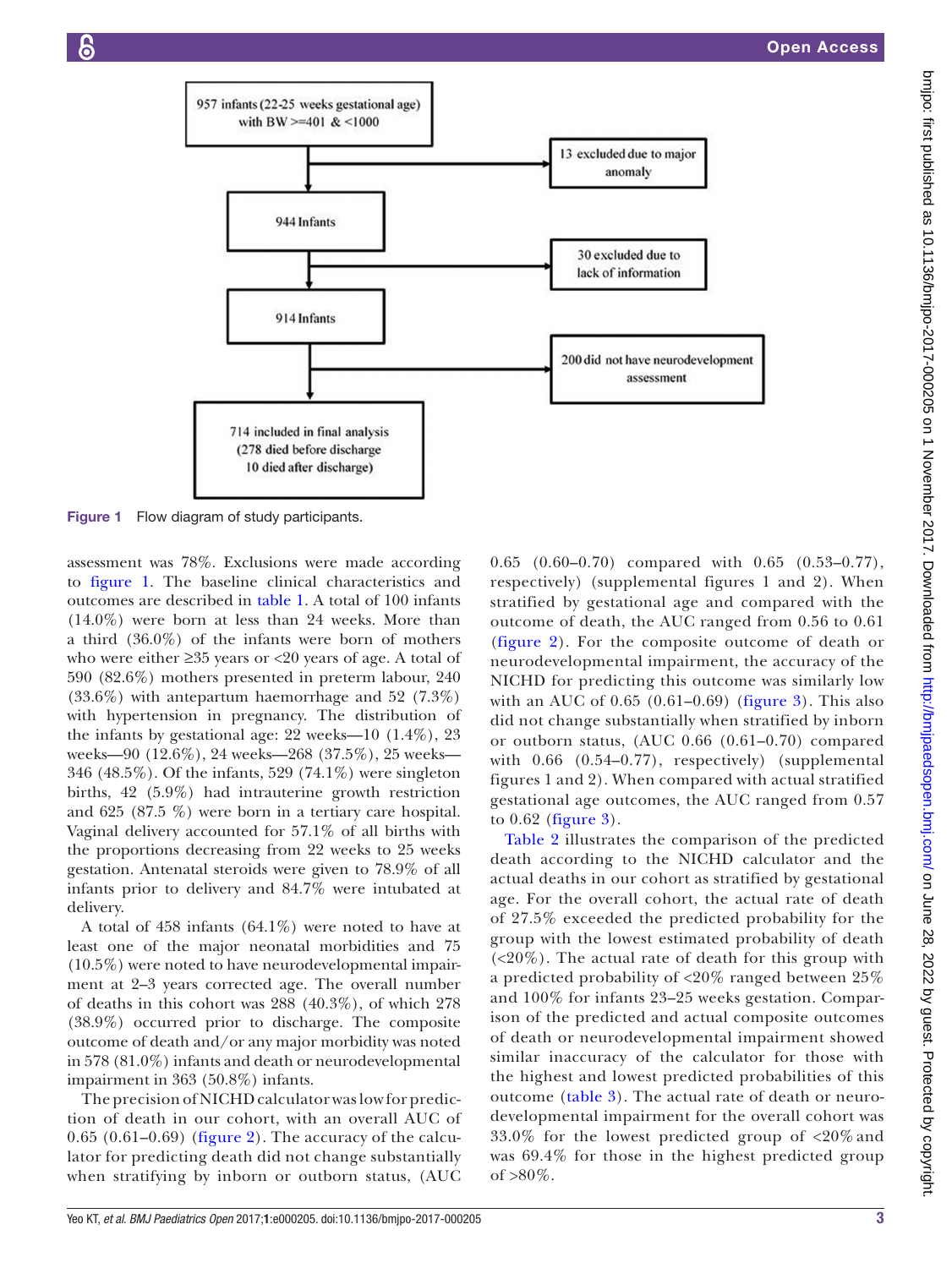|                                                               | <b>Gestational age</b> |                    |                       |                       |               |  |
|---------------------------------------------------------------|------------------------|--------------------|-----------------------|-----------------------|---------------|--|
| <b>Characteristics</b>                                        | 22 weeks<br>$n=10$     | 23 weeks<br>$n=90$ | 24 weeks<br>$n = 268$ | 25 weeks<br>$n = 346$ | Total n=714   |  |
| Male gender (%)                                               | 7(70)                  | 52 (57.8)          | 137(51.1)             | 193 (55.8)            | 389 (54.5)    |  |
| Birth weight, gms (%)                                         |                        |                    |                       |                       |               |  |
| $< 500$                                                       | 3(30)                  | 7(7.8)             | 12(4.5)               | 11(3.2)               | 33(4.6)       |  |
| $501 - 700$                                                   | 7(70)                  | 77 (85.6)          | 160 (59.7)            | 82 (23.7)             | 326 (45.7)    |  |
| 701-1000                                                      | 0(0)                   | 6(6.7)             | 96 (35.8)             | 253(73.1)             | 355 (49.7)    |  |
| Mean birth weight, gm (SD)                                    | 542.8 (60.1)           | 598.8 (67.5)       | 671.9 (92.0)          | 773.6 (121.7)         | 710.2 (124.2) |  |
| Indigenous status (%)                                         | 0(0)                   | 3(3.3)             | 9(3.4)                | 9(2.6)                | 21(2.9)       |  |
| Vaginal delivery (%)                                          | 10 (100)               | 73 (81.1)          | 165 (61.6)            | 160 (46.2)            | 408 (57.1)    |  |
| Intubated at delivery (%)                                     | 9(90)                  | 84 (93.3)          | 236 (88.1)            | 276 (79.8)            | 605 (84.7)    |  |
| Antenatal corticosteroids (%)                                 | 4(40)                  | 72 (80)            | 228 (85.1)            | 259 (74.9)            | 563 (78.9)    |  |
| Singleton (%)                                                 | 9(90)                  | 65 (72.2)          | 195 (72.8)            | 260(75.1)             | 529(74.1)     |  |
| Mean CRIB2 Score (SD)                                         | 19.3(1.3)              | 16.1(1.7)          | 14.5(1.5)             | 12.8(1.6)             | 13.9(2.0)     |  |
| Any major morbidity (%)                                       | 6(60)                  | 66 (73.3)          | 173 (64.6)            | 213(61.6)             | 458 (64.1)    |  |
| Moderate to severe neurodevelopmental<br>impairment (%)       | 1(10)                  | 13(14.4)           | 28 (10.4)             | 33(9.5)               | 75 (10.5)     |  |
| Death                                                         |                        |                    |                       |                       |               |  |
| Overall (%)                                                   | 7(70)                  | 47 (52.2)          | 130 (48.5)            | 104(30.1)             | 288 (40.3)    |  |
| Predischarge death (%)                                        | 7(70)                  | 46(51.1)           | 128 (47.8)            | 97 (28)               | 278 (38.9)    |  |
| Death/major morbidity (%)                                     | 10 (100)               | 81 (90)            | 233 (86.9)            | 254 (73.4)            | 578 (81.0)    |  |
| Death/moderate to severe neurodevelopmental<br>impairment (%) | 8(80)                  | 60 (66.7)          | 158 (59)              | 137 (39.6)            | 363 (50.8)    |  |

<span id="page-3-0"></span>Table 1 Clinical characteristics and outcomes of study participants as stratified by gestational age

**DISCUSSION** 

In this study, we attempted to determine the validity of the 2009 NICHD calculator for the prediction of outcomes in extremely preterm infants in our contemporary Australia and New Zealand population 2009–2010 cohort. We found the calculator to have underperforming predictive ability in determining the rates of death and the composite outcome of death or moderate to severe neurodevelopmental impairment. This predictive capability did not improve when stratified by birth in a tertiary centre or outside a tertiary centre. Specifically, the calculator was less accurate with predictions at the extreme categories of predicted outcomes. When stratified and compared with actual gestational age outcomes, we found the calculator to have marginally better predictive ability for both outcomes.

The predictive capability of the calculator in our cohort differed somewhat to previous reports of comparisons in the USA and Australia. In an attempt to validate the accuracy of the NICHD calculator in a cohort from California, Lee *et al* concluded that the model improved the prediction of outcomes compared with gestational age based outcomes in their setting of mostly tertiary level academic and community NICUs.<sup>[10](#page-7-3)</sup> In their study the authors determined that the NICHD model resulted in a higher true-positive rate and a

lower false-positive rate in this cohort. However, this study was limited to predischarge outcomes and did not assess or compare neurodevelopment. In another cohort study of 114 infants from Victoria, Australia, Boland *et al* demonstrated that the NICHD calculator was good at predicting the outcomes of death in inborn infants (AUC  $0.8$   $(0.7-0.9)$ ) but was not as precise for outborns (AUC 0.6  $(0.3-0.9)$ ).<sup>[11](#page-7-7)</sup>

Our study expands on the earlier study by Boland *et al* with the inclusion of more infants (714 infants) from all tertiary level NICUs from Australia and New Zealand. This allows for better generalisability of the results for the population. Our results indicate that the NICHD calculator does not seem to accurately predict outcomes in our contemporary cohort.<sup>15</sup> Specifically, overestimation of the probability of death or neurodevelopmental impairment at the highest risk group may affect decisions surrounding initiation and continuation of intensive care. While it is clear from many studies that survival and outcomes cannot be accurately predicted by gestational age alone, there is a need to validate the accuracy of available models and to potentially develop a prediction model that is based on local data for the population. The provision of accurate and current data on outcomes and prognosis is vital to inform decisions made by parents and the medical staff.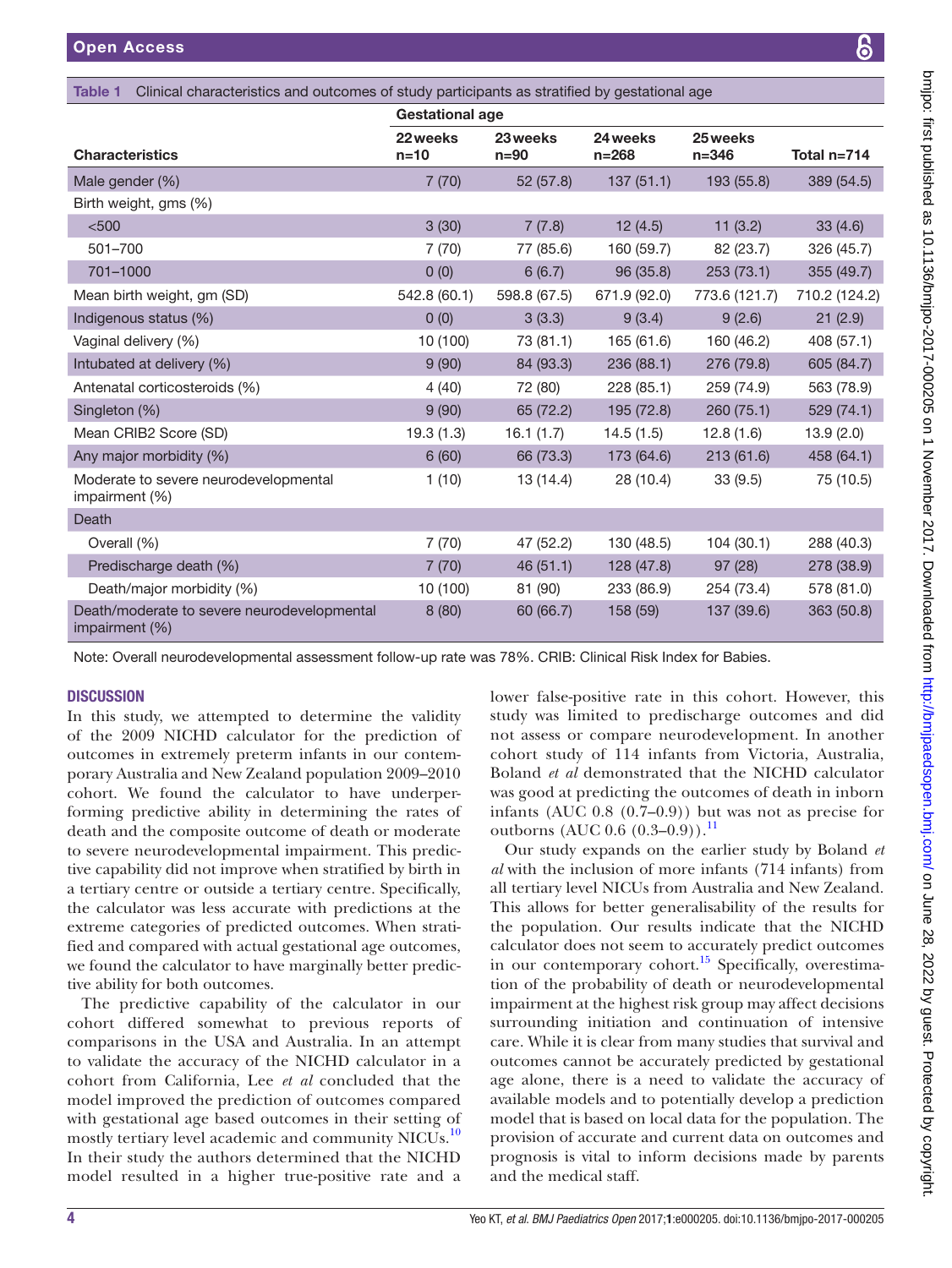

Figure 2 ROC of predicted death compared with actual death as stratified by gestational age (23–25 weeks). Note: ROC for 22 weeks gestation age not included due to low numbers. AUC, area under the curve; ROC, receiver operative characteristics.

The strength of our study is that it includes all the tertiary level NICUs within Australia and New Zealand, making this a good representation of the extremely preterm population. The standardised definitions and rigorous data crosschecking by ANZNN ensures completeness and validity of the data obtained. The NICHD calculator was developed with the inclusion of only mechanically ventilated infants as an indicator of active provision of intensive care. However, with the high usage of early CPAP for many units in our cohort, $16$  we felt that inclusion of such infants is justified as it would constitute the provision of intensive care for which the calculator is currently being used. There were no babies who died without mechanical ventilation within the first day of life in our study, which likely indicates that there was no active palliation in our study cohort. Even so, it is likely that our inclusion of infants who survive without mechanical ventilation would increase the number of infants with favourable outcome than would be predicted.

While blindness, deafness requiring amplification, GMFCS levels 2 to 5 cerebral palsy were similarly included in the definition of moderate to severe neurodevelopmental impairment for the NICHD calculator, there were some notable differences in the classification of neurodevelopmental impairment in our study and that of the initial NICHD study. For the outcomes calculator, neurodevelopmental impairment was defined as a score of ≤70

<span id="page-4-0"></span>(≥2SD below the mean) on either the Psychomotor Developmental Index or Mental Developmental index of the BSID-Second Edition (BSID-II). The ANZNN uses the definition of >2SD below the mean on either the cognitive, language or motor scales of BSID-III. Several studies have highlighted the difference between the two tests, where BSID-III tends to underestimate the prevalence of neurodevelopmental impairment by  $2\%-7\%$ .<sup>17–19</sup> There have also been reported difficulties in trying to reconcile the cut-offs between the two tests for the individual components—cognitive and language.[20](#page-7-11) This could account for the suboptimal accuracy of the NICHD calculator in predicting neurodevelopmental impairment as the ANZNN cut-off may be an underestimate of the incidence when compared with the calculator. Due to the differences in the tests between the study cohorts, the composite outcome of death or profound impairment was also not compared between the groups. The timing of the developmental assessment was at an older age for the ANZNN cohort  $(≥18$  months corrected age with the majority or assessments performed at 2–3 years corrected age) where the NICHD cohort screened infants at 18–22 months. Nonetheless, these early assessments at these time points should similarly provide an important indication of any potential developmental issues that require early intervention.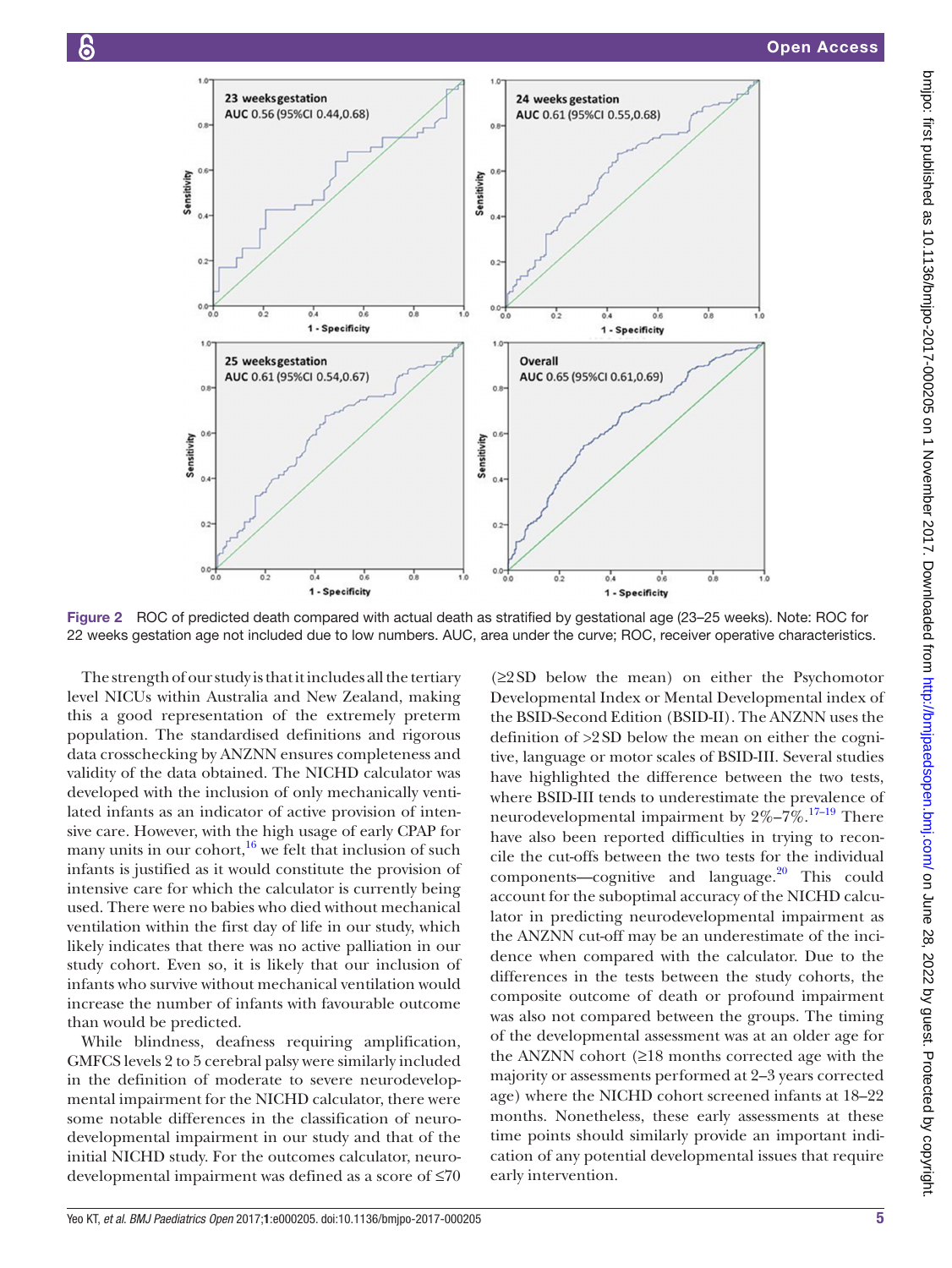

<span id="page-5-0"></span>Figure 3 ROC for predicted combined death or neurodevelopmental impairment compared with actual death or neurodevelopmental impairment as stratified by gestational age (23–25 weeks). Note: ROC for 22 weeks gestation age not included due to low numbers. AUC, area under the curve; ROC, receiver operative characteristics.

<span id="page-5-1"></span>

| Comparison of predicted death probability versus actual death<br>Table 2 |                   |            |                                    |           |           |           |              |  |
|--------------------------------------------------------------------------|-------------------|------------|------------------------------------|-----------|-----------|-----------|--------------|--|
| <b>Gestational</b>                                                       |                   |            | Predicted death probability, n (%) |           |           |           |              |  |
| age                                                                      | Actual death <20% |            | $20\% - 39.9\%$                    | 40%-59.9% | 60%-79.9% | ≥80%      | <b>Total</b> |  |
| 22 weeks                                                                 | Yes               | <b>NA</b>  | <b>NA</b>                          | <b>NA</b> | 1(25)     | 6(100)    | 7(70)        |  |
|                                                                          | <b>No</b>         | <b>NA</b>  | <b>NA</b>                          | NA.       | 3(75)     | <b>NA</b> | 3(30)        |  |
|                                                                          | Total             | <b>NA</b>  | <b>NA</b>                          | NA.       | 4(100)    | 6(100)    | 10(100)      |  |
| 23 weeks                                                                 | <b>Yes</b>        | 1(100)     | 1(50)                              | 19 (46.3) | 23(53.5)  | 3(100)    | 47 (52.2)    |  |
|                                                                          | No                | <b>NA</b>  | 1(50)                              | 22(53.7)  | 20 (46.5) | NA        | 43 (47.8)    |  |
|                                                                          | Total             | 1(100)     | 2(100)                             | 41(100)   | 43(100)   | 3(100)    | 90(100)      |  |
| 24 weeks                                                                 | <b>Yes</b>        | 8(57.1)    | 58 (40.6)                          | 55(56.1)  | 9(69.2)   | NA.       | 130 (48.5)   |  |
|                                                                          | <b>No</b>         | 6(42.9)    | 85 (59.4)                          | 43 (43.9) | 4(30.8)   | <b>NA</b> | 138 (51.5)   |  |
|                                                                          | Total             | 14(100)    | 143(100)                           | 98(100)   | 13(100)   | <b>NA</b> | 268(100)     |  |
| 25 weeks                                                                 | Yes               | 46 (24.9)  | 45 (32.8)                          | 12(52.2)  | 1(100)    | NA        | 104 (30.1)   |  |
|                                                                          | No                | 139 (75.1) | 92(67.2)                           | 11 (47.8) | NA.       | NА        | 242 (69.9)   |  |
|                                                                          | Total             | 185(100)   | 137(100)                           | 23(100)   | 1(100)    | ΝA        | 346(100)     |  |
| 22-25 weeks                                                              | <b>Yes</b>        | 55(27.5)   | 104 (36.9)                         | 86 (53.1) | 34(55.7)  | 9(100)    | 288 (40.3)   |  |
|                                                                          | <b>No</b>         | 145 (72.5) | 178 (63.1)                         | 76 (46.9) | 27(44.3)  | <b>NA</b> | 426 (59.7)   |  |
|                                                                          | Total             | 200(100)   | 282(100)                           | 162(100)  | 61(100)   | 9(100)    | 714(100)     |  |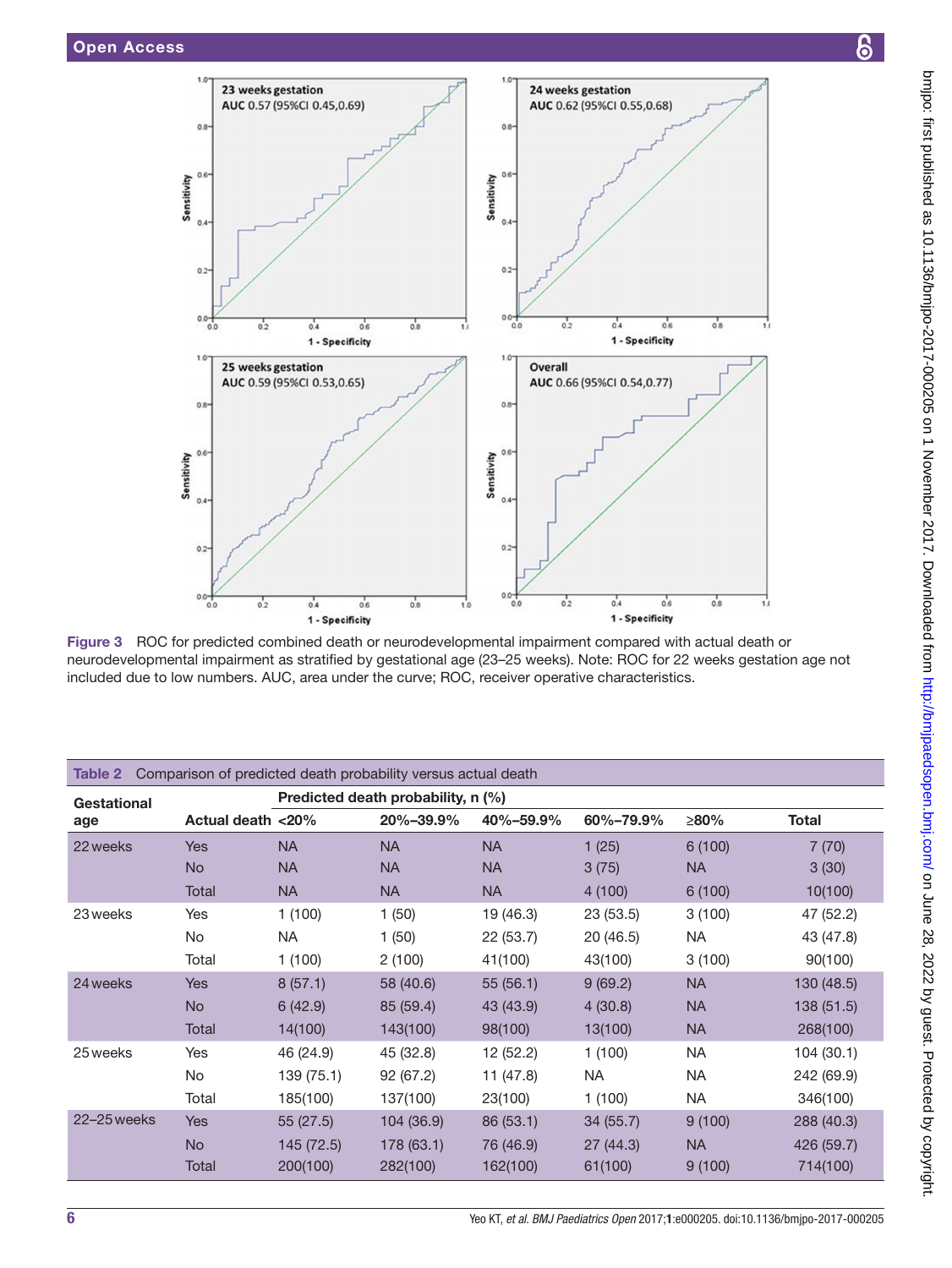<span id="page-6-1"></span>

| Comparison of predicted versus actual deaths or moderate to severe neurodevelopmental impairment<br>Table 3 |            |                                         |           |           |            |            |              |  |
|-------------------------------------------------------------------------------------------------------------|------------|-----------------------------------------|-----------|-----------|------------|------------|--------------|--|
|                                                                                                             |            | Predicted death or NDI probability, (%) |           |           |            |            |              |  |
| Gestational age Actual death <20%                                                                           |            |                                         | 20%-39.9% | 40%-59.9% | 60%-79.9%  | ≥80%       | <b>Total</b> |  |
| 22 weeks                                                                                                    | <b>Yes</b> | <b>NA</b>                               | <b>NA</b> | <b>NA</b> | <b>NA</b>  | 8(80)      | 8(80)        |  |
|                                                                                                             | <b>No</b>  | <b>NA</b>                               | <b>NA</b> | <b>NA</b> | <b>NA</b>  | 2(20)      | 2(20)        |  |
|                                                                                                             | Total      | <b>NA</b>                               | <b>NA</b> | <b>NA</b> | <b>NA</b>  | 10(100)    | 10(100)      |  |
| 23 weeks                                                                                                    | Yes        | 1(100)                                  | <b>NA</b> | 11(68.8)  | NA.        | 48 (66.7)  | 60 (66.7)    |  |
|                                                                                                             | No         | <b>NA</b>                               | 1(100)    | 5(31.3)   | <b>NA</b>  | 24 (33.3)  | 30(33.3)     |  |
|                                                                                                             | Total      | 1(100)                                  | 1(100)    | 16(100)   | <b>NA</b>  | 72(100)    | 90(100)      |  |
| 24 weeks                                                                                                    | <b>Yes</b> | 1(50)                                   | 2(100)    | 22(41.5)  | 98 (60.9)  | 35(70)     | 158 (59)     |  |
|                                                                                                             | <b>No</b>  | 1(50)                                   | <b>NA</b> | 31(58.5)  | 63 (39.1)  | 15(30)     | 110(41)      |  |
|                                                                                                             | Total      | 2(100)                                  | 2(100)    | 53(100)   | 161(100)   | 50(100)    | 268(100)     |  |
| 25 weeks                                                                                                    | Yes        | 2(22.2)                                 | 25 (32.9) | 58 (39.7) | 43 (41.7)  | 9(75)      | 137 (39.6)   |  |
|                                                                                                             | No         | 7(77.8)                                 | 51(67.1)  | 88 (60.3) | 60 (58.3)  | 3(25)      | 209 (60.4)   |  |
|                                                                                                             | Total      | 9(100)                                  | 76(100)   | 146(100)  | 103(100)   | 12(100)    | 346(100)     |  |
| $22 - 25$ weeks                                                                                             | <b>Yes</b> | 4(33.3)                                 | 27(34.6)  | 80(40)    | 152 (54.3) | 100 (69.4) | 363 (50.8)   |  |
|                                                                                                             | <b>No</b>  | 8(66.7)                                 | 51(65.4)  | 120 (60)  | 128 (45.7) | 44 (30.6)  | 351 (49.2)   |  |
|                                                                                                             | Total      | 12(100)                                 | 78(100)   | 200(100)  | 280(100)   | 144(100)   | 714(100)     |  |

NDI, neurodevelopmental impairment.

#### **CONCLUSION**

The NICHD outcomes model does not provide an accurate prediction of outcomes in the extremely preterm infants in the ANZNN cohort. There is a need to validate available models for use in different population cohorts and for the development of neonatal outcomes prediction models that are based on local geographical data, such as that for infants born in Australia and New Zealand.

Acknowledgements The authors thank the staff, the mothers and their babies cared for in all ANZ NICUs for contributing to this study.

Collaborators Advisory Council Members of ANZNN (\* denotes ANZNN Executives) Australia: Peter Marshall (Flinders Medical Centre, SA), Peter Schmidt (Gold Coast Hospital, QLD), Paul Craven, Koert De Waal\* (John Hunter Hospital, NSW), Karen Simmer, Andy Gill\*, Jane Pillow\* (King Edward Memorial and Princess Margaret Hospitals, WA), Jacqueline Stack (Liverpool Hospital, NSW), Lucy Cooke (Mater Mother's Hospital, QLD), Dan Casalaz, Jim Holberton\* (Mercy Hospital for Women, VIC), Charles Barfield (Monash Medical Centre, VIC), Lyn Downe, Vjay Singde (Nepean Hospital, NSW), Michael Stewart (Newborn Emergency Transport Service, VIC), Andrew Berry (NSW Newborn & Paediatric Emergency Transport Service), Kathryn Browning Carmo (NSW Newborn & Paediatric Emergency Transport Service), Rod Hunt (Royal Children's Hospital, VIC), Charles Kilburn (Royal Darwin Hospital, NT), Tony de Paoli (Royal Hobart Hospital, TAS), Kei Lui\* (Royal Hospital for Women, NSW), Mary Paradisis (Royal North Shore Hospital, NSW), Ingrid Rieger, Tracey Lutz, Shelley Reid\* (Royal Prince Alfred Hospital, NSW), David Cartwright, Pieter Koorts (Royal Women's Hospital, QLD), Carl Kuschel, Lex Doyle, (Royal Women's Hospital, VIC), Andrew Numa (Sydney Children's Hospital, NSW), Hazel Carlisle (The Canberra Hospital, ACT), Nadia Badawi (The Children's Hospital at Westmead, NSW), Guan Koh\* (The Townsville Hospital, QLD), Steven Resnick (Western Australia Neonatal Transport Service), Melissa Luig (Westmead Hospital, NSW), Chad Andersen (Women's & Children's Hospital, SA). New Zealand: Adrienne Lyn (Christchurch Women's Hospital), Brian Darlow (Christchurch School of Medicine), Roland Broadbent\* (Dunedin Hospital), Lindsay Mildenhall (Middlemore Hospital), Mariam Buksh (National Women's Hospital), David Bourchier, Lee Carpenter\* (Waikato Hospital), Vaughan Richardson (Wellington Women's Hospital).ANZNN executives not members of hospitals contributing data: Ross Haslam\* Chair of the executives, Georgina Chambers\* (National Perinatal Statistics and Epidemiology Unit, University of New South

Wales); Adam Buckmaster\* (Gosford Hospital, NSW), Victor Samuel Rajadurai\*, (KK Women's and Children's Hospital, Singapore); Barbara Bajuk\* (NSW Pregnancy and Newborn Services Network)

Contributors KTY, AW, KL were involved in the conception and design of the work; acquisition, analysis and interpretation of the data for the manuscript; and initial drafting of the work. NS, RLM were involved in the acquisition, analysis and interpretation of the data for the work. TS, SB, RH were involved in the interpretation of the data for the manuscript. All authors were involved in the critical revision of the manuscript for intellectual content and approved the paper as submitted. All authors agree to be accountable for all aspects of the work and in ensuring that questions related to the accuracy or integrity of any part of the work are appropriately investigated and resolved.

Funding The authors KTY and TS, and the study were supported in part by a grant from the Running for Premature Babies Fund, Royal Hospital for Women Foundation. The Australian and New Zealand Neonatal Network were supported from the ANZNN members' contribution and in part by a grant from Leslie Steven Grant for Newborn Care, Sydney Children's Hospital Foundation, Australia, and Royal Hospital for Women Foundation, New South Wales, Australia.

Competing interests None declared.

Ethics approval South Eastern Sydney Local Health District Human Research Ethics Committee.

Provenance and peer review Not commissioned; externally peer reviewed.

Open Access This is an Open Access article distributed in accordance with the Creative Commons Attribution Non Commercial (CC BY-NC 4.0) license, which permits others to distribute, remix, adapt, build upon this work non-commercially, and license their derivative works on different terms, provided the original work is properly cited and the use is non-commercial. See: [http://creativecommons.org/](http://creativecommons.org/licenses/by-nc/4.0/) [licenses/by-nc/4.0/](http://creativecommons.org/licenses/by-nc/4.0/)

© Article author(s) (or their employer(s) unless otherwise stated in the text of the article) 2017. All rights reserved. No commercial use is permitted unless otherwise expressly granted.

#### **REFERENCES**

<span id="page-6-0"></span>1. Doyle LW, Roberts G, Anderson PJ, *et al*. Outcomes at age 2 years of infants < 28 weeks' gestational age born in Victoria in 2005. *[J Pediatr](http://dx.doi.org/10.1016/j.jpeds.2009.07.013)* 2010;156:49–53.